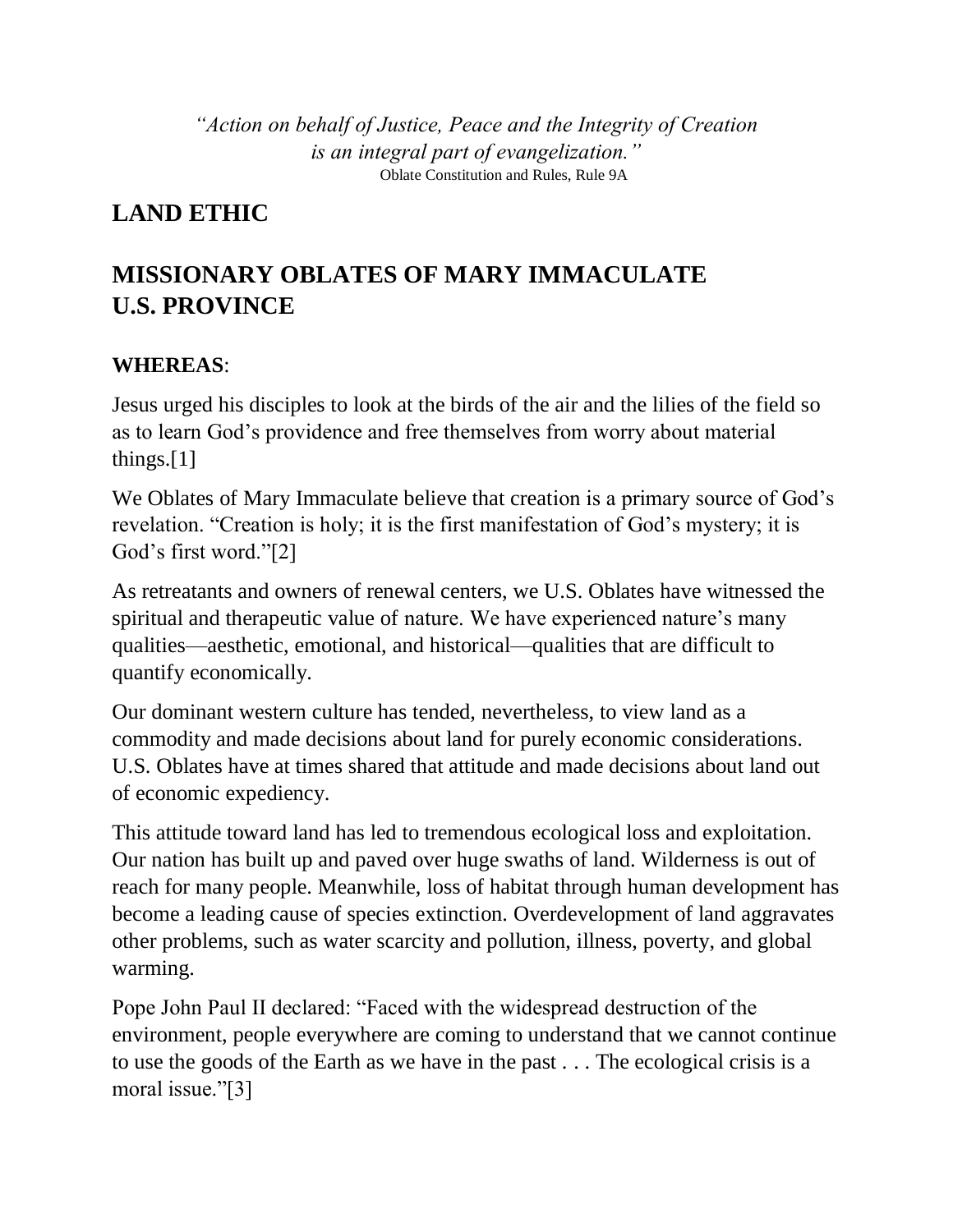According to Pope Benedict XVI, "[W]e must respect the inner laws of creation, of this earth, we must learn these laws and obey these laws . . . [O]ur earth speaks to us, and we must listen if we want to survive."[4]

Our Oblate constitution calls action on behalf of the integrity of creation "an integral part of evangelization."[5] As a congregation, we have recognized that "the conservation of nature and natural resources contributes to justice and the maintenance of peace."[6]

The ecological crisis makes a claim upon the Oblate charism in two ways. First, the human poor are disproportionately harmed by environmental degradation. Second, the embattled earth and its creatures have become another face of impoverishment, worthy of our concern and action.

Though our province has sold lands in recent years, we U.S. Oblates still owns a number of tracts throughout this country, some of which are the only remaining undeveloped or semi-developed parcels in a large area.

In 1965, for a nominal amount, the Oblate Southern Province in Texas granted Hidalgo County a ninety-nine-year lease on about 100 acres of land along the Rio Grande River. Anzalduas Park has since become a primary site for recreation and ecological activities.

In 2000, the Central United States province contracted with the Great Rivers Land Trust to preserve several acres in Godfrey, Illinois. In return for giving up certain development rights on its own behalf and that of future landowners, the U.S. Province received a substantial monetary payment.

## **THEREFORE BE IT RESOLVED:**

When making decisions about property, we U.S. Oblates will be mindful of its multiple values, including the ecological, aesthetic, spiritual, and historical. In addition to financial concerns, we will take into account the impact our decisions will have on the poor, future generations, other species, and the eco-system.

[1] Matthew 6: 25-34.

[2] Vade Mecum on Justice, Peace, and the Integrity of Creation, 1997.

[3] "The Ecological Crisis: A Common Responsibility," Message of His Holiness Pope John Paul II for the Celebration of the World Day of Peace, January 1, 1990.